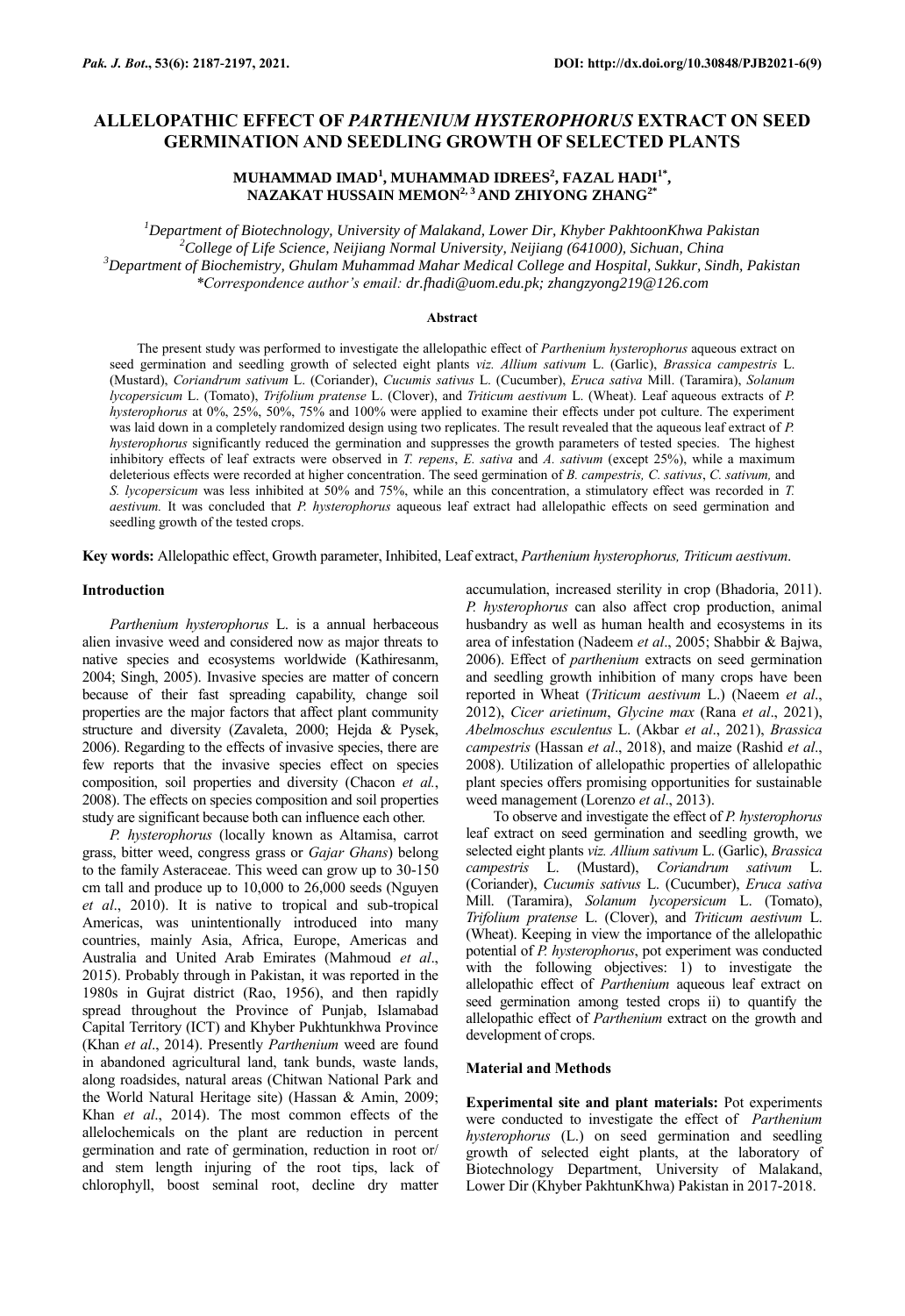The tested eight crop plants *viz. Allium sativum* L. (Garlic), *Brassica campestris* L. (Mustard), *Coriandrum sativum* L. (Coriander), *Cucumis sativus* L. (Cucumber), *Eruca sativa* Mill. (Taramira), *Solanum lycopersicum* L. (Tomato), *Trifolium pratense* L. (Clover), and *Triticum aestivum* L. (Wheat), were purchased locally from Chakdara, Pakistan. The healthy seeds were surface sterilized with sodium hypochlorite (5%) for 2-3 min, and then washed several times with sterile distilled water for 2-3 min.

**Preparation of** *Parthenium hysterophorus* **aqueous extract:** The plants grown naturally around the university campus in Ramora, Lower Dir (Khyber PakhtunKhwa, Pakistan), were collected in December 2017. The plant material was brought into the laboratory and then washed and dried in shade for about one month. The dried leaves were separated from stems and ground well in mechanical grinder. Twenty, 50, 75 and 100 g of ground plant materials were weighted and soaked in 100 ml of distilled water separately and mixed well by rotator shaker. After 24 h of soaking at room temperature (21-22°C), extracts were collected by sieving through sterilized cotton or muslin cloth. The stock solution was stored at 4°C until further use.

**Pot experiment and treatments:** The experiment was laid down in a Completely Randomized Design (CRD) with factorial arrangement and two replications and kept under growth chamber (Temperature:  $27 \pm 3$ °C; Relative humidity:  $50 \pm 5\%$  and photoperiod: 12-h light/12-h dark). The aqueous leaves extract at different concentrations (0, 25, 50, 75 and 100%) each applied once on eight tested crop plants. The concentration of control (0%) was used for comparison. Ten seeds except garlic (which were 4) were planted in plastic pots (90 mm in diameter, DC 10p Model) filled with soils, and latter thinned to five plants per pot. The seeds were soaked in their respective concentration for 24 hours before sowing and later, and then were watered with the respective concentration (10 ml). The experiment was terminated 35 days after planting and the experiment was repeated once.

**Measurement of morphological parameters:** During the period of germination, the germinated (number of seedlings with visible shoot and root growth) were examined daily after planting. The rate of germination was calculated by the methodology used by Maguire (1962). After germination, the shoot length per plants (cm), number of leaves per plant, the fresh and dry biomass per plant were recorded daily using a graduated scale and an electronic balance. In addition, water content was also calculated by subtracting the dry biomass from fresh biomass of each plant.

### **Statistical analysis**

Thirty five days after planting, data on germinated and nongerminated seeds (number of seedling with visible shoot and neither shoot), shoot length (cm), leaves (number), fresh and dry biomass (g) and water contents (g) were recorded. The averages obtained from the experiments were subjected to ANOVA using PAST software (Hammer *et al*., 2001). Least Significance Difference was tested for all the means at  $p<0.01$ .

### **Results**

**Effect of** *P. hysterophorus* **aqueous leaf extract on**  *Brassica campestris***:** The result revealed that seed germination of *B. campestris* germination was found to be decreased with the increasing concentration of *P. hysterophorus* extract. Furthermore, there was a slightly stimulatory effect of *Parthenium* extract at 25% on seed germination, while at higher concentration, less inhibitory effect was recorded.

Statistical analysis revealed that *Parthenium* extracts significantly decreased the growth parameters of *B. campestris.* Shoot length of *B. campestris* was gradually decreased with increased concentration of *P. hysterophorus* extract. After control treatment, maximum shoot length of 6.25 cm was found at 25%, while increasing the concentration of *parthenium* extracts beyond the minimum dose, shoot length was decreased significantly. A maximum leaf number of 74 were recorded at 25%, while minimum was observed at higher concentration. Both fresh and dry biomass were decreased with increasing concentration of *P. hysterophorus* extract. The lowest fresh biomass value of 2 g and dry biomass value of 0.4 g were recorded at higher concentration (100%). The highest water content value of 5.8 g was recorded at 0% and lowest value of 1.6 were recorded at higher concentration 100%. The effect of Parthenium extracts on seed germination and growth parameters are illustrated in (Fig. 1).

**Effect of** *P. hysterophorus* **aqueous leaf extract on** *Coriandrum sativum:* Seed germination of *C. sativum* was found to be decreased with increased concentration of all the five aqueous extracts when compared to control. In addition, there was a slightly stimulatory effect of *Parthenium* extract at 25 % on seed germination, while at higher concentration, less inhibitory effect was recorded.

Statistical analysis revealed that *Parthenium* extracts decreased the growth parameters of *C. sativum.*  Shoot length was gradually decreased with the increased of *P. hysterophorus* extract concentration. After control treatment, maximum shoot length of 7 cm was found at 25%, while minimum shoot length of 5. 25 cm was recorded at 100%. The highest leaves value of 40 was observed in control (0%), while the number of leaves was seriously inhibited at higher concentration. Both fresh and dry biomass were decreased as concentration of *P. hysterophorus* extract increased. The minimum fresh biomass value of 0.5 g and dry biomass value of 0.7 g were recorded at 100%, while maximum fresh biomass value of 1.8 g and dry biomass value of 0.28 g were recored at 0% and 25%. The extract concentration gradually decreased water content of *C. Sativum* as the concentration of extract increased. The highest water content value of 1.58 g was recorded at 0%, and 25%, while lowest water content value of 0.46 was recorded at 100% (Fig. 2).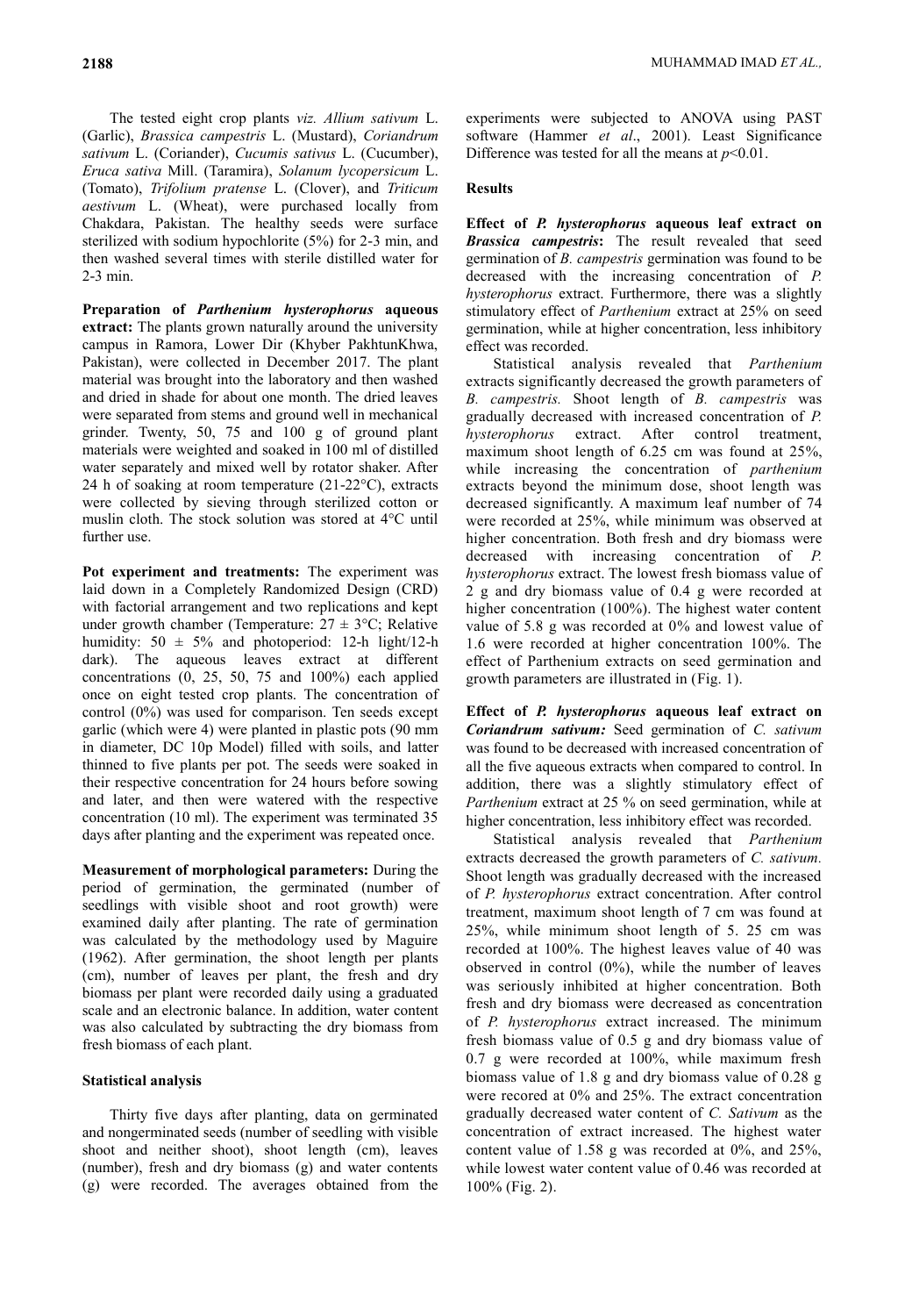

Fig. 1. Effect of different concentrations of *P. hysterophorus* extracts on different parameters of *B. campestris.* A) Germination, B) Shoot Length, C) Leaves number, D) Fresh Biomass, E) Dry Biomass, F) Water contens. W indicates week, C represent control and T indicate treatment: 25%, 50%, 75% and 100%.

**Effect of** *P. hysterophorus* **aqueous leaf extract on**  *Cucumis sativus***:** The result revealed that *C. sativus* germination was significantly decreased with increasing concentration of *P. hysterophorus* extract. Furthermore, there was stimulatory effect of *Parthenium* extract at 25%, and 50% on seed germination, while at higher concentration, less inhibitory effect was recorded.

Statistical analysis revealed that *Parthenium* extracts significantly decreased the growth parameters of *C. sativus.* Shoot length of *C. Sativus* was gradually decreased as *P. hysterophorus* extract concentration was increased. After control, the highest shoot length of 3.6 cm was found at 25%, while minimum shoot length of 2.45 cm was recorded at 100 %. The maximum value of leaves (23 leaves) was observed at control, while inhibitory effect was recorded at higher concentration. Both fresh and dry biomass were decreased as concentration of *P. hysterophorus* extract increased. The maximum fresh biomass value of 18 g and dry biomass value of 1.3 g were recorded at control (0%), while at higher concentration the fresh and dry biomass were significantly decreased. The extract concentration gradually decreased water content when the extract concentration was increased. The highest water content value of 17 g was recorded at control 0%, and 25%, while lowest water content value of 0.6 was recorded at 100% (Fig. 3).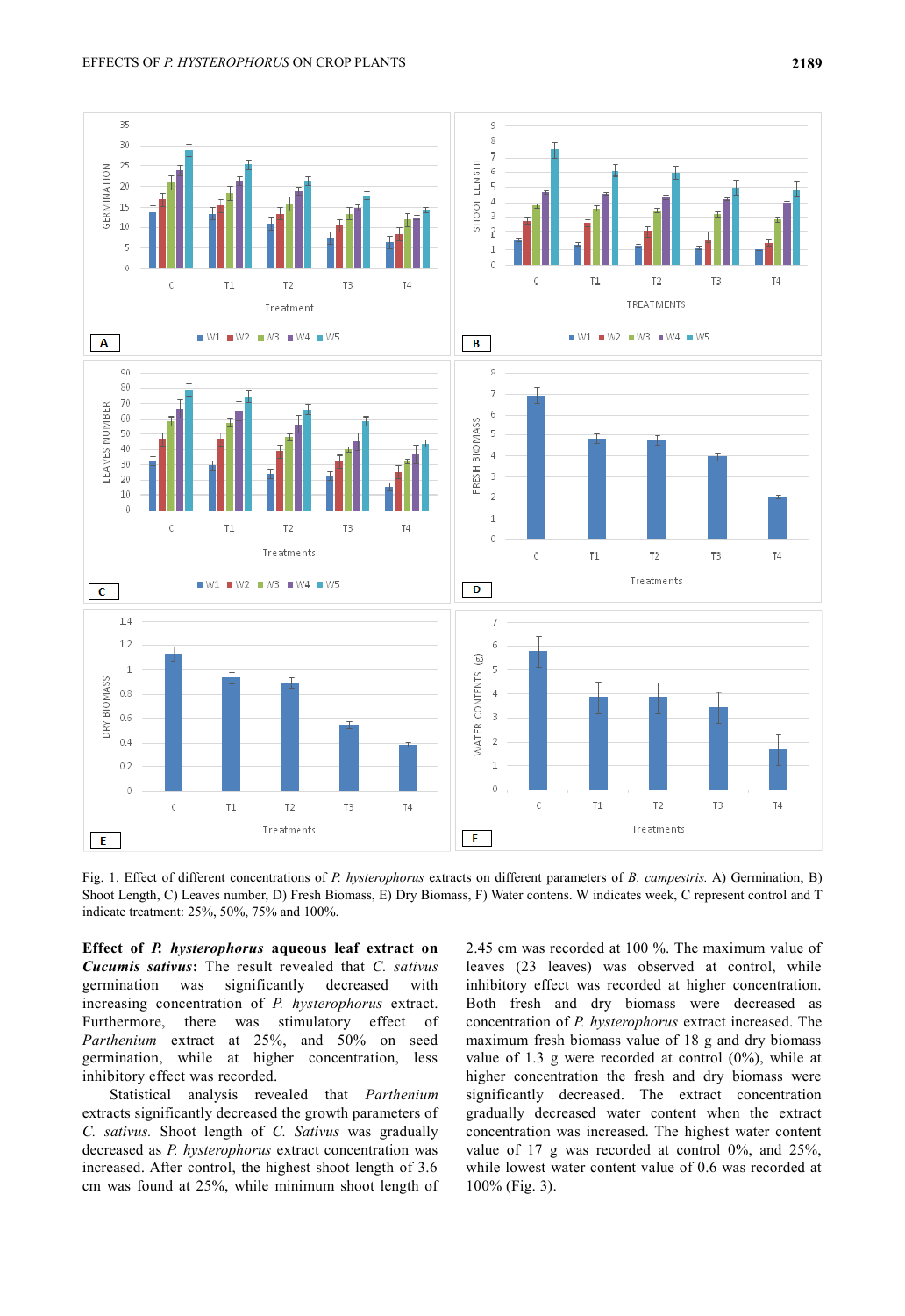

Fig. 2. Effect of different concentrations of *P. hysterophorus* extracts on different parameters of *C. sativum.* A) Germination, B) Shoot Length, C) Leaves number, D) Fresh Biomass, E) Dry Biomass, F) Water contens. W indicates week, C represent control and T indicate treatment: 25%, 50%, 75% and 100%.

**Effect of** *P. hysterophorus* **aqueous leaf extract on**  *Solanum lycopersicum***:** The result revealed that *S. lycopersicum* germination was decreased with increasing concentration of *P. hysterophorus* extract. In addition, there was stimulatory effect of *Parthenium* extract at 25%, 50% and 75% on seed germination, while at higher concentration, less inhibitory effect was recorded.

Statistical analysis revealed that *Parthenium* extracts slightly decreased the growth parameters of *S. lycopersicum.* Shoot length of *S. lycopersicum* was gradually decreased with the increased concentration of *P. hysterophorus* extract. The maximum value of shoot length of 5.9 cm and 5.6 cm were found at 0% and 25%,

while the minimum value of shoot length of 3.1 cm was recorded at 100%. In addition, the highest number of leaves (51 leaves) was recorded at 0%, while inhibitory effect was observed at higher concentration. Both fresh and dry biomass were decreased as concentration of *P. hysterophorus* extract increased. The maximum fresh biomass value of 3.6 g and dry biomass value of 0. 34 g were recorded at control (0%), while at higher concentration the fresh and dry biomass were significantly decreased. The extract concentration also decreased water content as the extract concentration increased. The highest water content value of 3.4 g was recorded at 0%, while lowest water content value of 1.5 g was recorded at 100% (Fig. 4).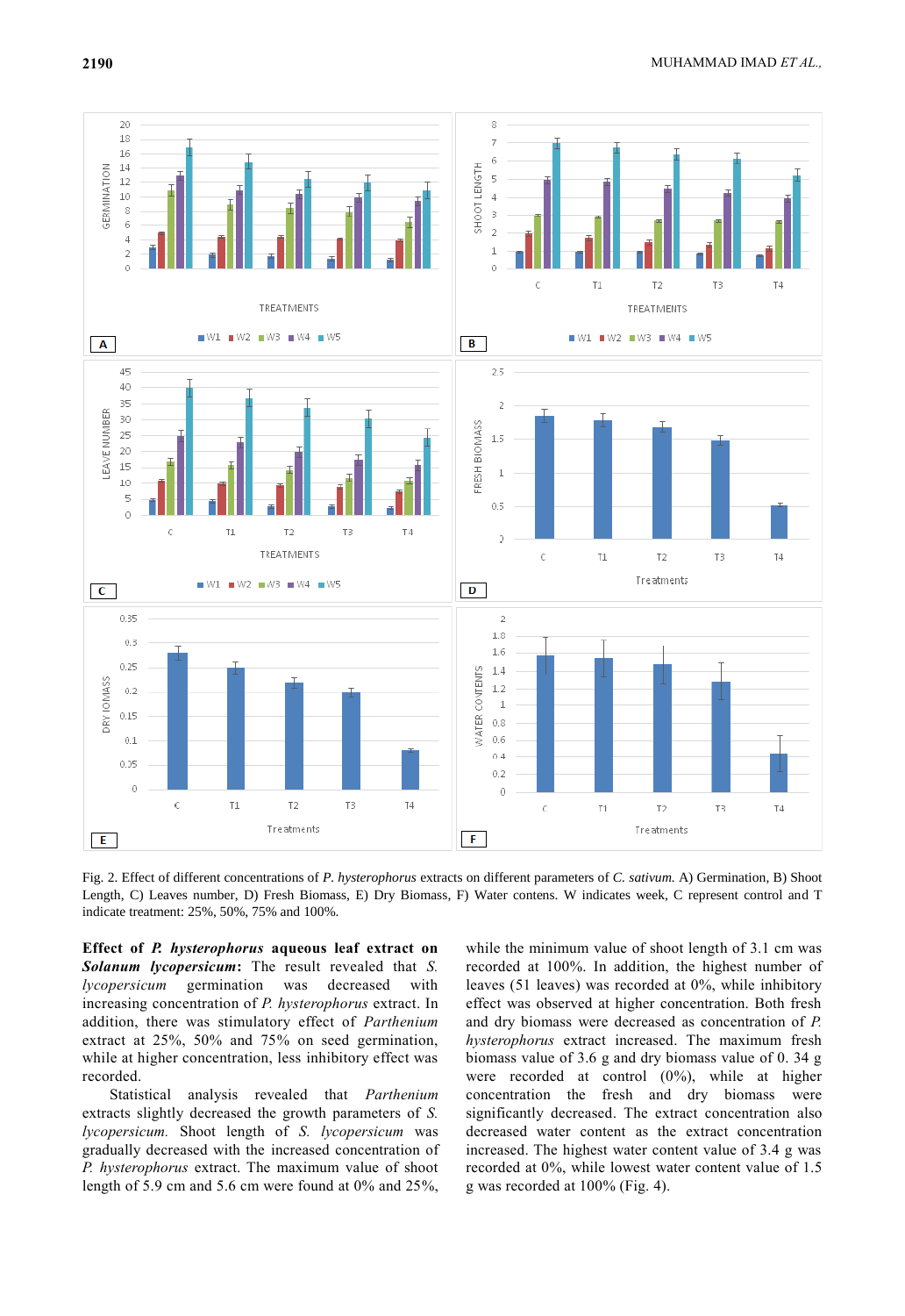

Fig. 3. Effect of different concentrations of *P. hysterophorus* extracts on different parameters of *C. sativus.* A) Germination, B) Shoot Length, C) Leaves number, D) Fresh Biomass, E) Dry Biomass, F) Water contens. W indicates week, C represent control and T indicate treatment: 25%, 50%, 75% and 100%.

**Effect of** *P. hysterophorus* **aqueous leaf extract on**  *Triticum aestivum***:** The result revealed the stimulatory effect at all the concentrations of *P. hysterophorus* extract.

Statistical analysis revealed that *Parthenium* extracts did not not affect the growth parameters of *T. aestivum.* The maximum shoot length of 22.9 cm was found at 0%, whereas the minimum value of 16.65 cm was recorded at 100%. The highest number of 75 leaves was recoreded at 0%, while the minimum number of 38 leaves was recorded at 100%. The maximum fresh and dry biomass was observed at 0%, while the minimum fresh and dry biomass was found at 100%. The extract concentration gradually decreased water content of *T. aestivum* as the concentration of extract increased. The highest water content value of 7 g was recorded at 0%, 25% and 50%, while inhibitory effect was recorded at higher concentration (Fig. 5).

**Effect of** *Parthenium hysterophorus* **aqueous leaf extract on** *Allium sativum***:** The result revealed that seed germination of *A. sativum* was strongly inhibited at all the concentrations of *P. hysterophorus* extract, except 25%. Statistical analysis revealed that *Parthenium* extracts significantly decreased the growth parameters of *A. sativum.* Shoot length was gradually decreased as *P. hysterophorus* extract concentration increased. The maximum shoot length of 17 cm and the highest value of 7 leaves in number were recorded at 0 %, while strong inhibitory effect was observed at higher concentrations. Both fresh and dry biomass was decreased with the increase of *P. hysterophorus* extract concentration. The maximum fresh biomass value of 26 g, and dry biomass value of 16 g were recorded at 0 %, while at higher concentration the fresh and dry biomass was decreased. The extract concentration gradually decreased water content as the extract concentration increased. The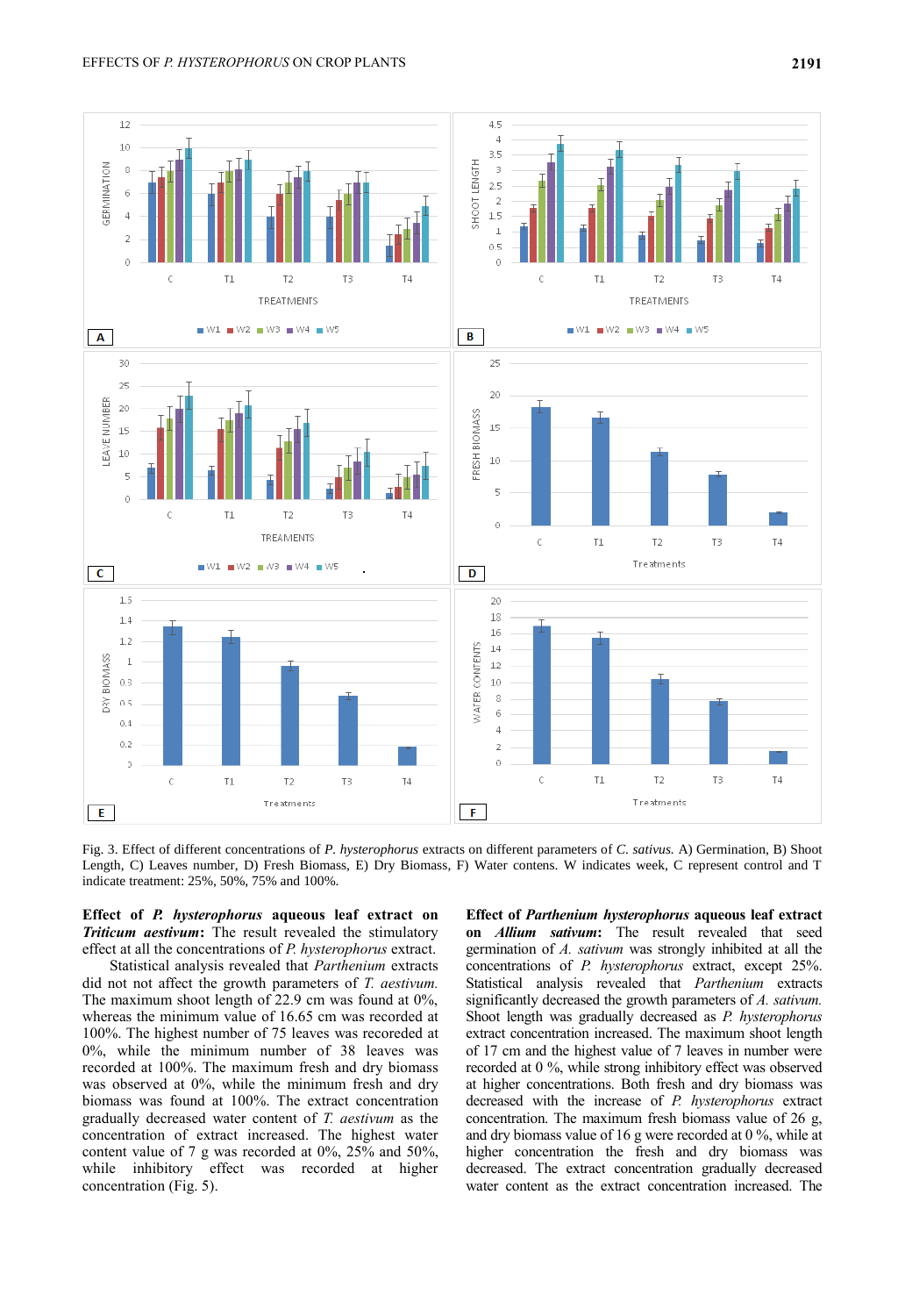highest water content value of 10 g was recorded at 0 %, while lowest water content value of 6.5 g was recorded at 100 % (Fig. 6).

**Effect of** *P. hysterophorus* **aqueous leaf extract on**  *Eruca sativa***:** The result revealed that germination of *E. sativa* was strongly inhibited at all concentrations of *P. hysterophorus* extract, except 25 %.

Statistical analysis revealed that *Parthenium* extracts were significantly decreased the growth parameters of *E. sativa.* Shoot length was gradually decreased with increasing of *P. hysterophorus* extract concentrations. The maximum shoot length of 3.8 cm and the highest number of leaves value (14 leaves) were recorded at 0 %, while strong inhibitory effect was observed at higher concentrations. Both fresh and dry biomass was decreased as concentration of *P. hysterophorus* extract increased. The maximum fresh biomass value of 0.75 g, and dry biomass value of 0.1 g were recorded at 0 %, while at higher concentration the fresh and dry biomass were decreased. The extract concentration gradually decreased water content as the extract concentration increased. The highest water content value of 0.65 g was recorded at 0 %, while lowest water content value 0.2 g was recorded at 50 % (Fig. 7).



Fig. 4. Effect of different concentrations of *P. hysterophorus* extracts on different parameters of *S. lycopersicum.* A) Germination, B) Shoot Length, C) Leaves number, D) Fresh Biomass, E) Dry Biomass, F) Water contens. W indicates week, C represent control and T indicate treatment: 25%, 50%, 75% and 100%.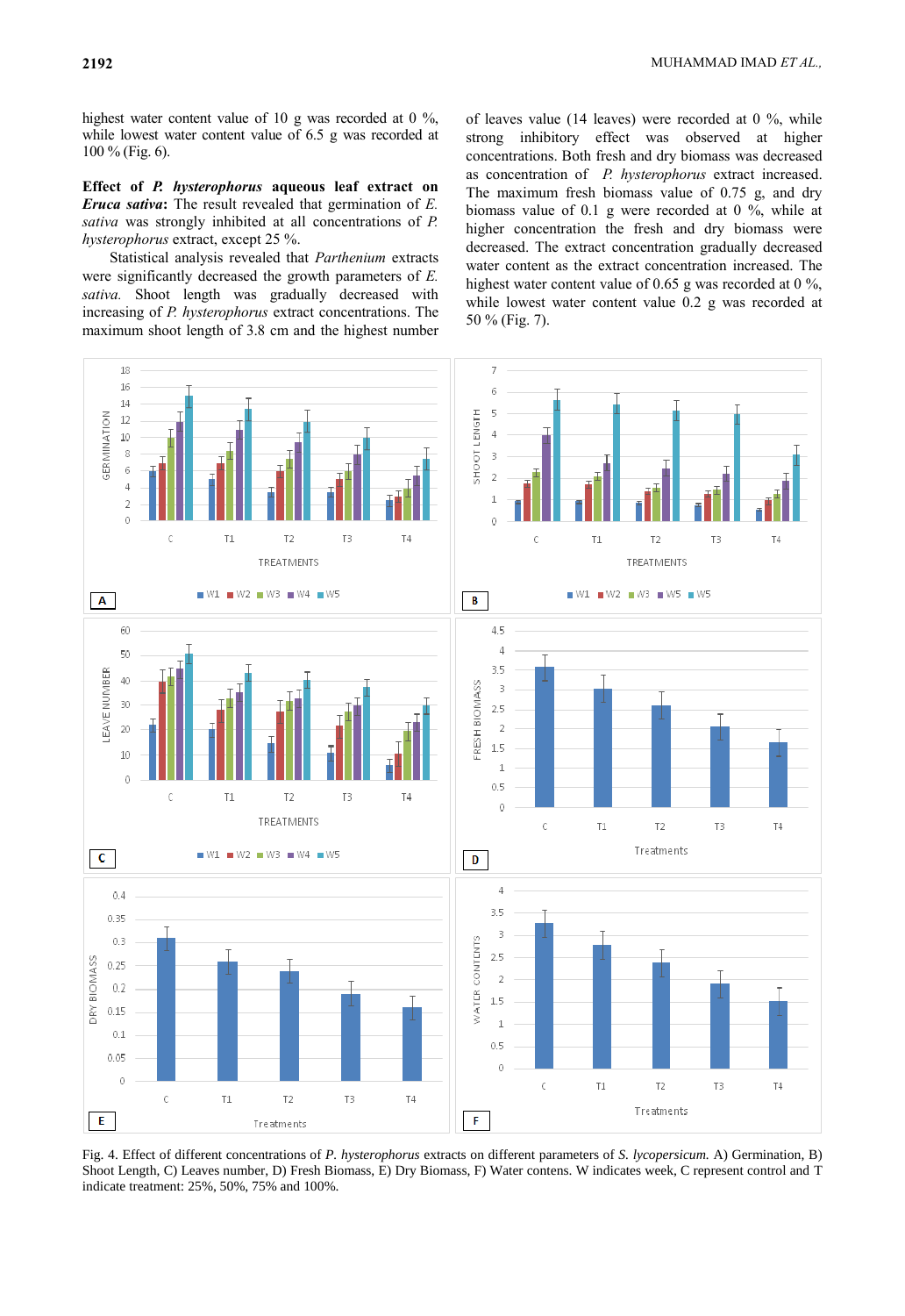

Fig. 5. Effect of different concentrations of *P. hysterophorus* extracts on different parameters of *T. aestivum.* A) Germination, B) Shoot Length, C) Leaves number, D) Fresh Biomass, E) Dry Biomass, F) Water contens. W indicates week, C represent control and T indicate treatment: 25%, 50%, 75% and 100%.

**Effect of** *P. hysterophorus* **aqueous leaf extract on**  *Trifolium pratense***:** The result revealed that germination of *T. pratense* was strongly inhibited at all concentrations of *P. hysterophorus* extract.

Statistical analysis revealed that *Parthenium* extracts significantly decreased the growth parameters of *T. pratense.* The maximum shoot length of 7.5 cm and the highest value of 8 leaves in number were recorded at 0 %, while strong inhibitory effect at higher concentration was observed. Both fresh and dry biomass was decreased as the concentrations of *P. hysterophorus* extract increased. The maximum fresh biomass value of 0.4 g, and dry biomass value of 0.11 g were recorded at 0 %, while were strongly inhibited at higher concentration. The extract concentration gradually decreased on water content as the extract concentration increased. The highest water content value of 0.34 g was recorded at 0 %, while strongly inhibited with increasing concentrations (Fig. 8).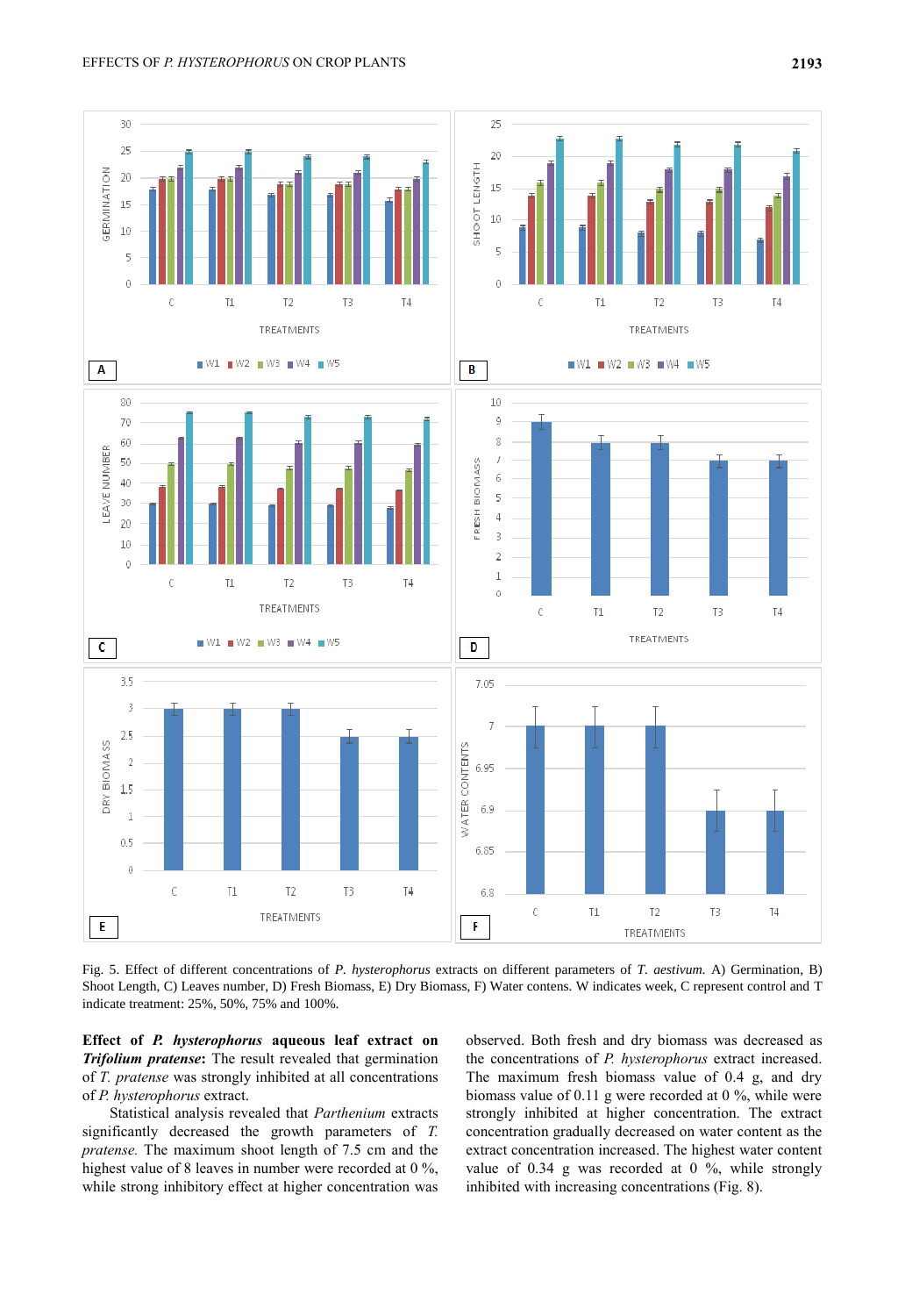

Fig. 6. Effect of different concentrations of *P. hysterophorus* extracts on different parameters of *A. sativum.* A) Germination, B) Shoot Length, C) Leaves number, D) Fresh Biomass, E) Dry Biomass, F) Water contens. W indicates week, C represent control and T indicate treatment: 25%, 50%, 75% and 100%.

### **Discussion**

*Parthenium hysterophorus* has a negative allelopathic effect on the reduction of plant growth, seed germination and reproduction of the other plant community which results in crops reduction. The biochemical study showed that *P. hysterophorus* was highly dangerous for crops as well as the species involved in crop reduction by invading cultivated land as well as non-cultivated land (Vishal *et al*., 2016). *P. hysterophorus* has the ability of rapid spreading which results in the reduction of crop growth rate (Aslam *et al*., 2014; Dafallah *et al*., 2019; Hassan *et al*., 2018; Safdar *et al*., 2014).

In present study, *P. hysterophorus* extract was found to inhibit significantly the seed germination and growth parameters of selected tested plants. *A. sativum, E. sativa* and *T. pratense* were found that showed complete inhibition of seed germination and growth parameters above 25% concentration. Inhibitory effects on selected species were found to be comparatively greater as compared to other tested species. There was slightly inhibitory effects of *P. hysterophorus* extract on the seed germination of *B. campestris*, *C. sativus*, *C. sativum* and *S. lycopersicum*, these plant were less inhibited at higher concentrations of *P. hysterophorus* extract. Similar observations were reported in *P. hysterophorus* extract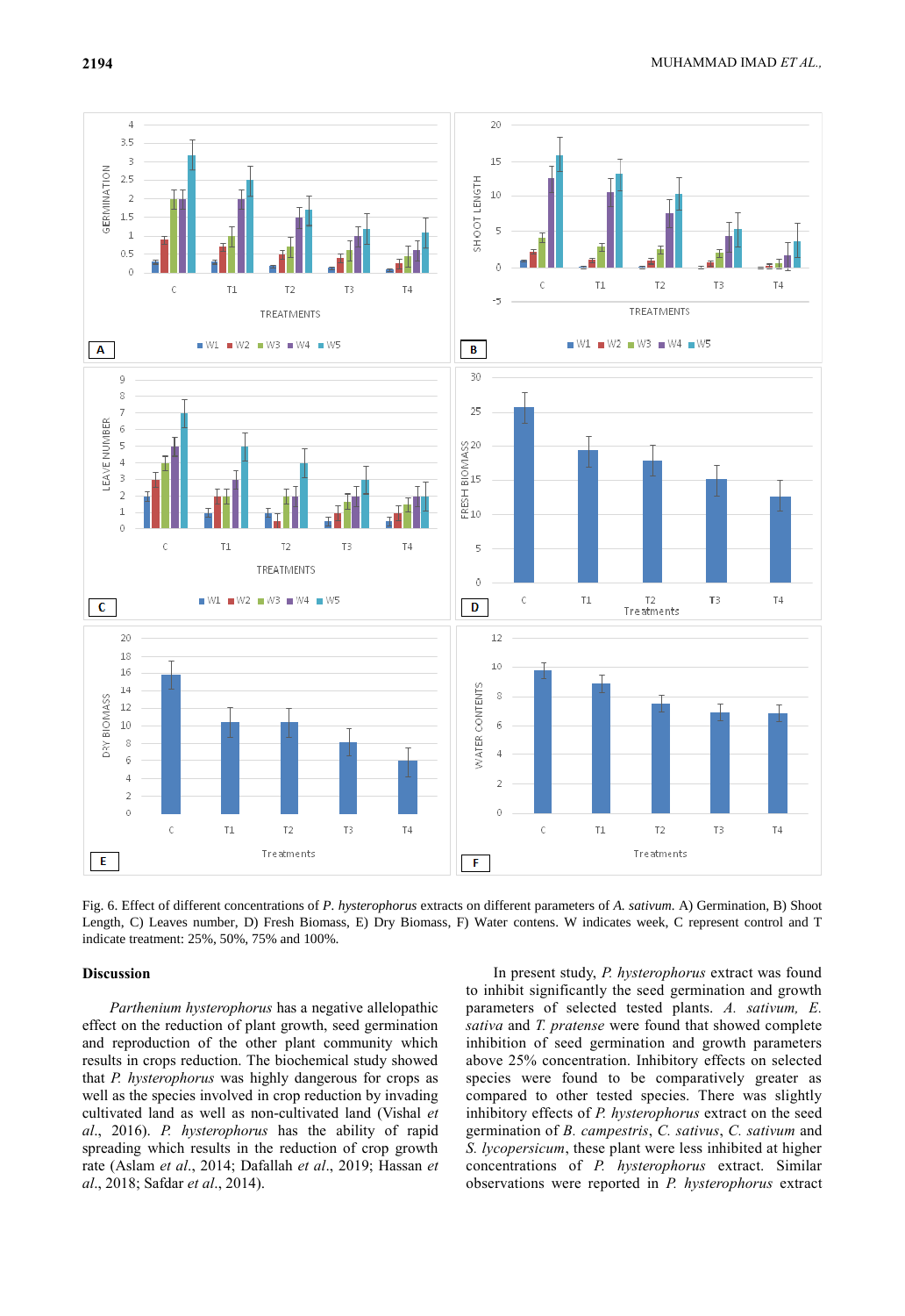concentration on *Brassica* species (Singh *et al*., 2005), wheat (Muhammad & Majeed 2014, Jabeen *et al*., 2013) and *C. sativus* (Hridya and Rajendiran, 2013). Oudhia and Tripathi (2001) reported a significant effect of *Parthenium* extracts on the seed germination and growth of *S. lycopersicum.* Allelochemicals present in the leaf extracts prevented the embryo growth, embryo development and causing of death. Furthermore, these allelochemicals released from *P. hysterophorus* was found to inhibit the growth of vegetables, pasture grasses, cereals, other reported weeds, and even trees (Gnanavel, 2013). It suppress the neighbouring species through the release of allelochemicals from root

exudates and decomposing biomass (Gniazowska and Bagatek, 2005; Khaliq *et al*., 2016). Numerous studies reported the negative allelopathic effect of *P. hysterophorus* extract on associated species such as *Eragrostis curvula*, *Echinochloa crusgalli*, *Lactuca sativa* and *Eragrostis tef* (Belz *et al*., 2007), *Ageratina adenophora* and *Artemisia dubia* (Maharjan *et al*., 2007), *Triticum aestivum* (Hassan *et al*., 2018), and canola (Khaliq *et al*., 2016). The present study revealed that wheat had stimulatory effects to *P. hysterophorus* extract at higher concentrations, whereas *A. sativum*, *E. sativa* and *T. pratense* were more sensitive to leaf extracts of *P. hysterophorus*.



Fig. 7. Effect of different concentrations of *P. hysterophorus* extracts on different parameters of *E. sativa.* A) Germination, B) Shoot Length, C) Leaves number, D) Fresh Biomass, E) Dry Biomass, F) Water contens. W indicates week, C represent control and T indicate treatment: 25%, 50%, 75% and 100%.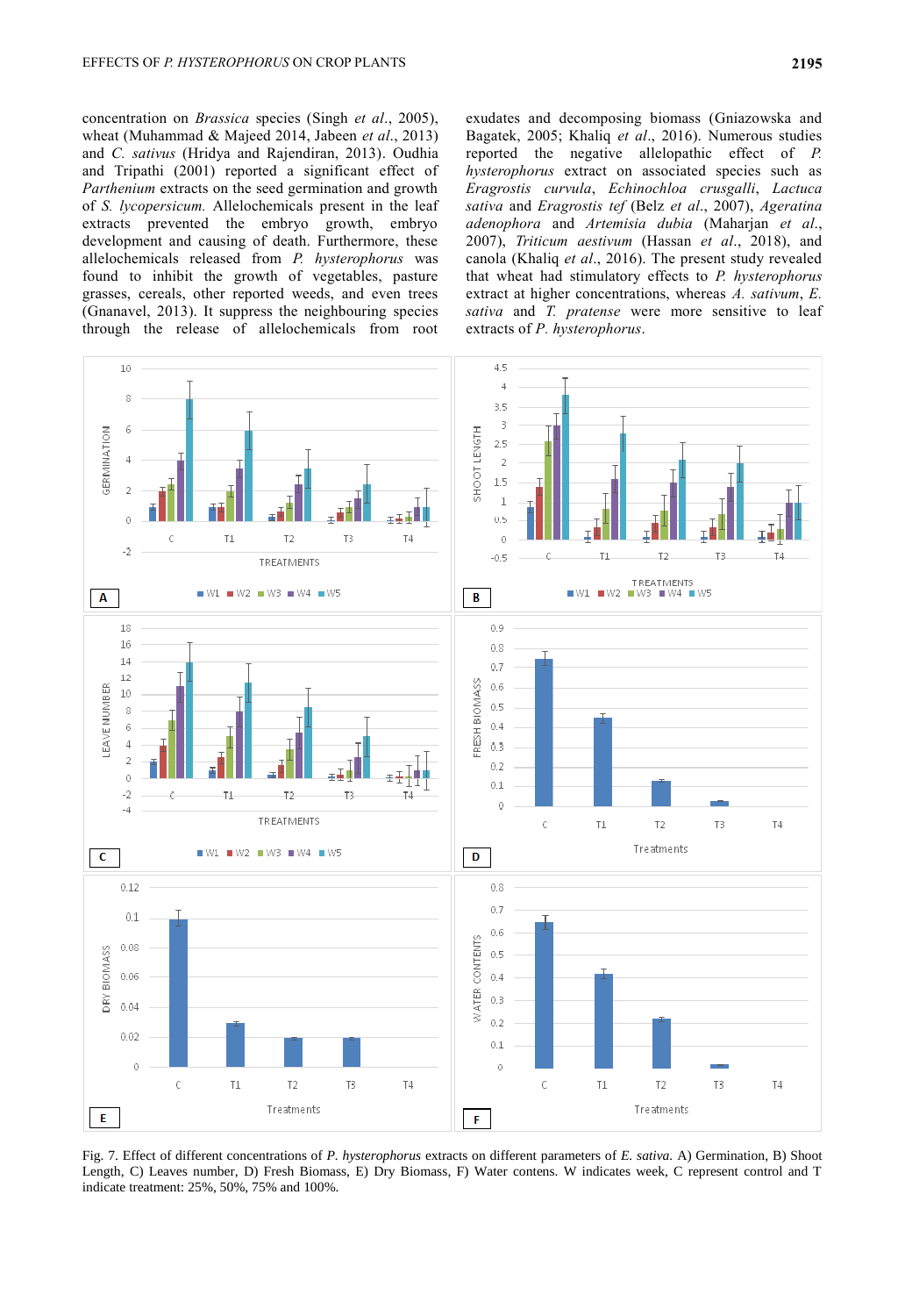

Fig. 8. Effect of different concentrations of *P. hysterophorus* extracts on different parameters of *T. pratense.* A) Germination, B) Shoot Length, C) Leaves number, D) Fresh Biomass, E) Dry Biomass, F) Water contens. W indicates week, C represent control and T indicate treatment: 25%, 50%, 75% and 100%.

### **Conclusions and Recommendations**

In the present investigation, it is concluded that *Parthenium hysterophorus* has strong allopathethic effects on the tested species under pot culture. All the concentrations of aqueous leaf extract strongly inhibited the seed germination and growth parameters of *A. sativum, E. sativa* and *T. pratense*. Wheat was found to be fully resistant to the adverse effects of *P. hysterophorus.* It is recommended that further research is necessary to investigate the allopathic effect of *P. hysterophorus* on the seed germination and growth in various others crop plants. Further investigations are needed to stop the fast spreading of *P. hysterophorus* weed and introducing of plant species which can show half or fully resistance to *P. hysterophorus*. *P.* 

*hysterophorus* can only be effectively managed by developing alternative approach involving combination of many options like slightly use of effective herbicides, biological control agents and cultural practices.

### **Acknowledgements**

We are grateful to the reviewers for their helpful comments on the manuscript. Authors are also glad to Department of Biotechnology, University of Malakand, Lower Dir, Pakistan for Instrumental and chemical facilities. This study was supported by the Scientific Research Project of Neijiang Normal University (2020WJ02), and the High-level talent introduction project of Science and Technology Department of Sichuan Province of China (2021JDGD0019).